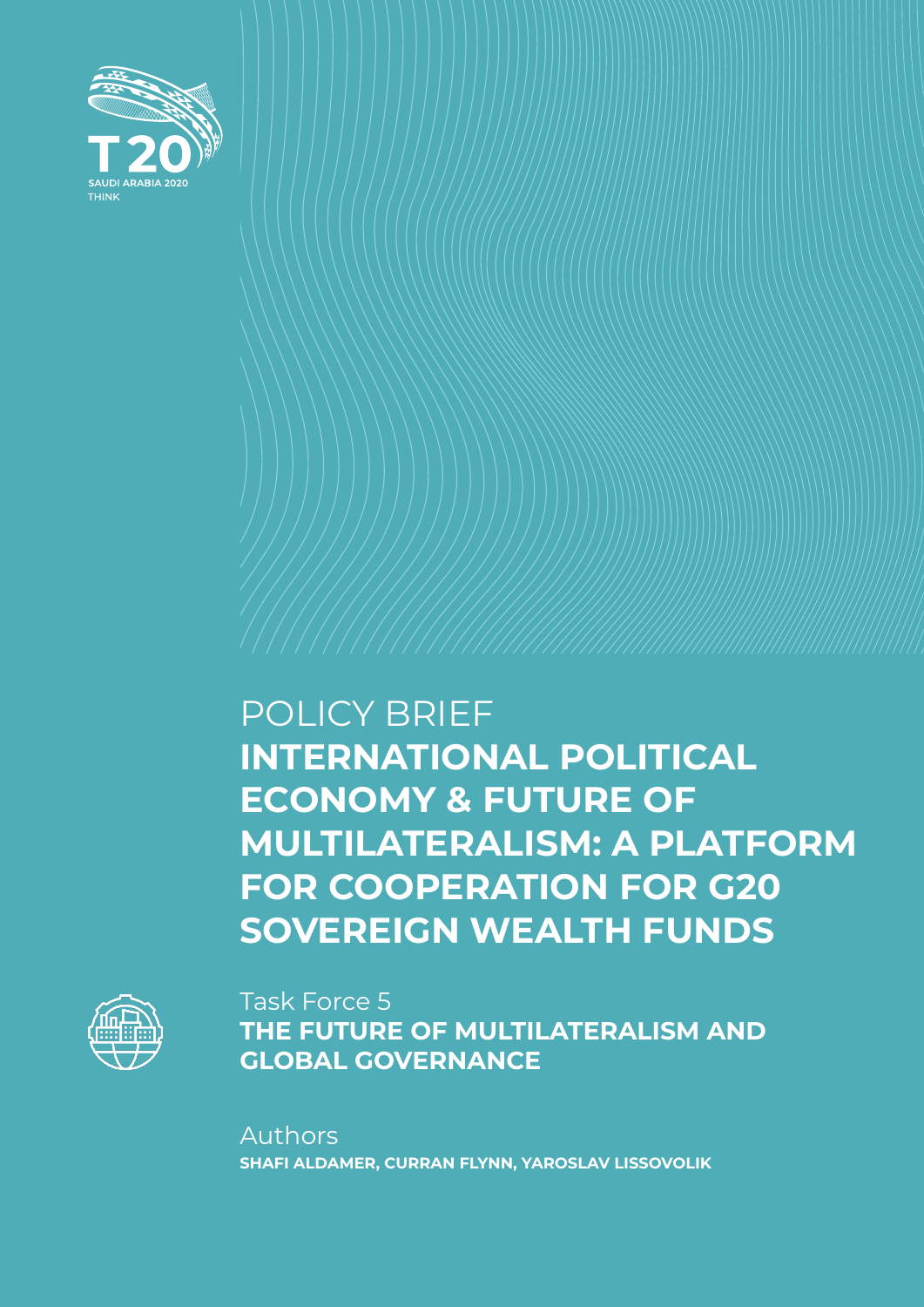## **االقتصاد السياسي الدولي ومستقبل التعددية: منصة تعاونية لصناديق الثروة السيادية لمجموعة العشرين**



فريق العمل الخامس **مستقبل التعددية والحوكمة العالمية**

> المؤلفون **شافي الدامر، كوران فلين، ياروسالف ليسوفوليك**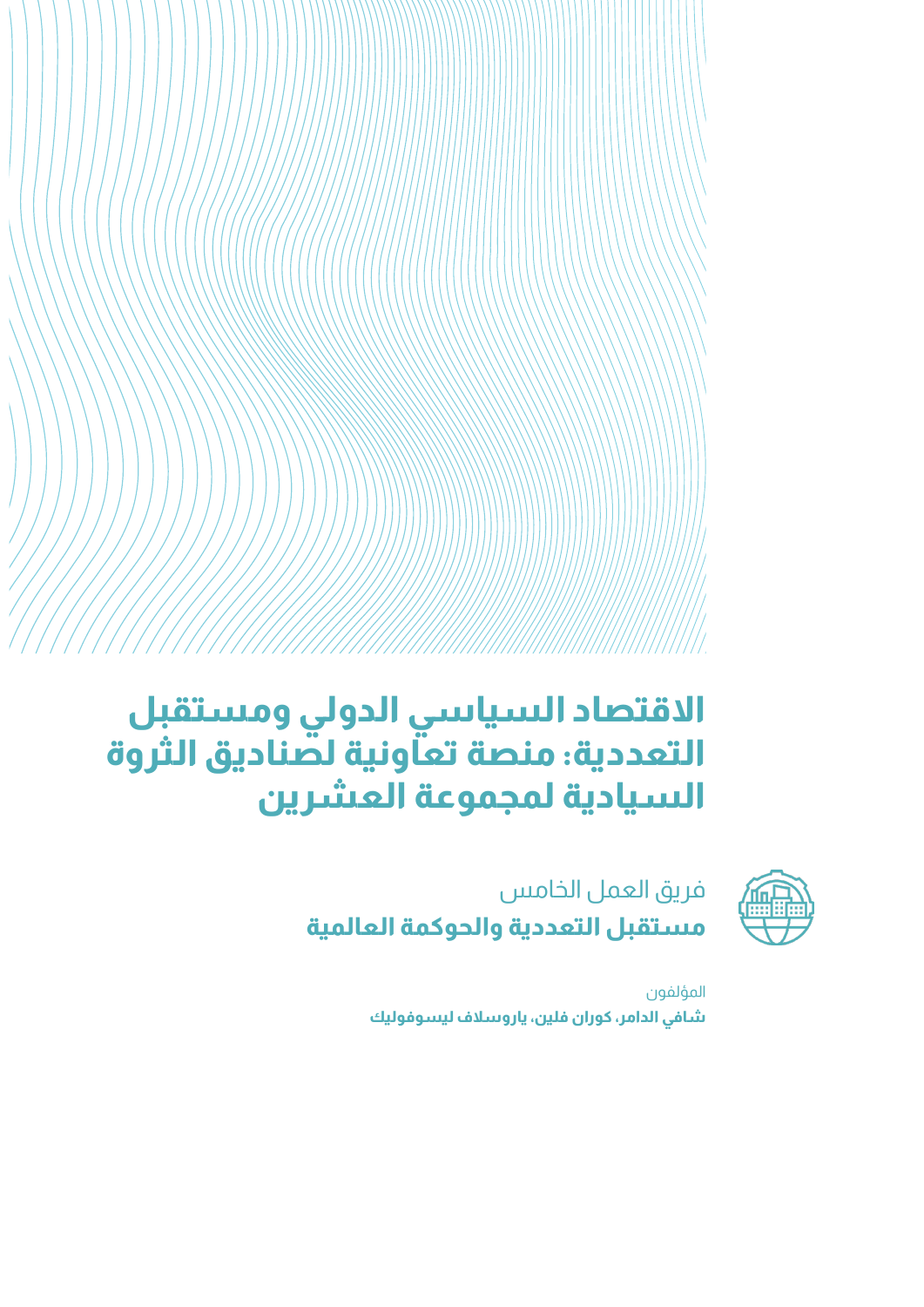

This policy brief proposes the creation of a platform for cooperation among the Group of Twenty (G20) states' sovereign wealth funds (SWFs). The platform should allow for multiple practices that include long-term cooperation, direct investments, and the formation of bilateral/trilateral/multilateral investment accords. Ultimately, it would encourage the G20 states to strengthen their economic cooperation, bolster mutual interests, improve multilateralism, and develop opportunities for their SWFs. Additionally, it would act as an emergency tool in easing the impact of a global crisis, such as the current COVID-19 pandemic, as it can be employed as an anti-crisis measure via the investments of the G20 states' SWFs.

يقتــرح ملخــص السياســة هــذا إنشــاء منصــة للتعــاون فيمــا بيــن صناديــق الثــروة الســيادية لــدول مجموعــة العشــرين. ومــن شــأن هــذه المنصــة الســماح للممارســات المتعــددة التــى تتضمــن تعاونًــا طويــل المــدى، واالسـتثمارات المباشـرة وصياغـة اتفاقيـات اسـتثمارية ثنائية/ثالثية/متعـددة. وفـي نهايـة المطـاف، ستشـجع هــذه المنصــة دول مجموعــة العشــرين علــى تقويــة تعاونهــم االقتصــادي، وتعزيــز اهتماماتهــم المشــتركة، وتحسـين التعدديـة، وإيجـاد فـرص لصناديـق الثـروة السـيادية. وعـاوة علـى ذلـك، سـتكون بمنزلـة األداة العاجلـة لتخفيـف أثـر الأزمـات العالميــة، مثـل حائحــة كوفيــد19-، حيــث يمكــن عدّهــا تدبيـرا مضـادًا للأزمــات مــن خــلال اســتثمارات صناديــق الثــروة الســيادية لــدول مجموعــة العشــرين.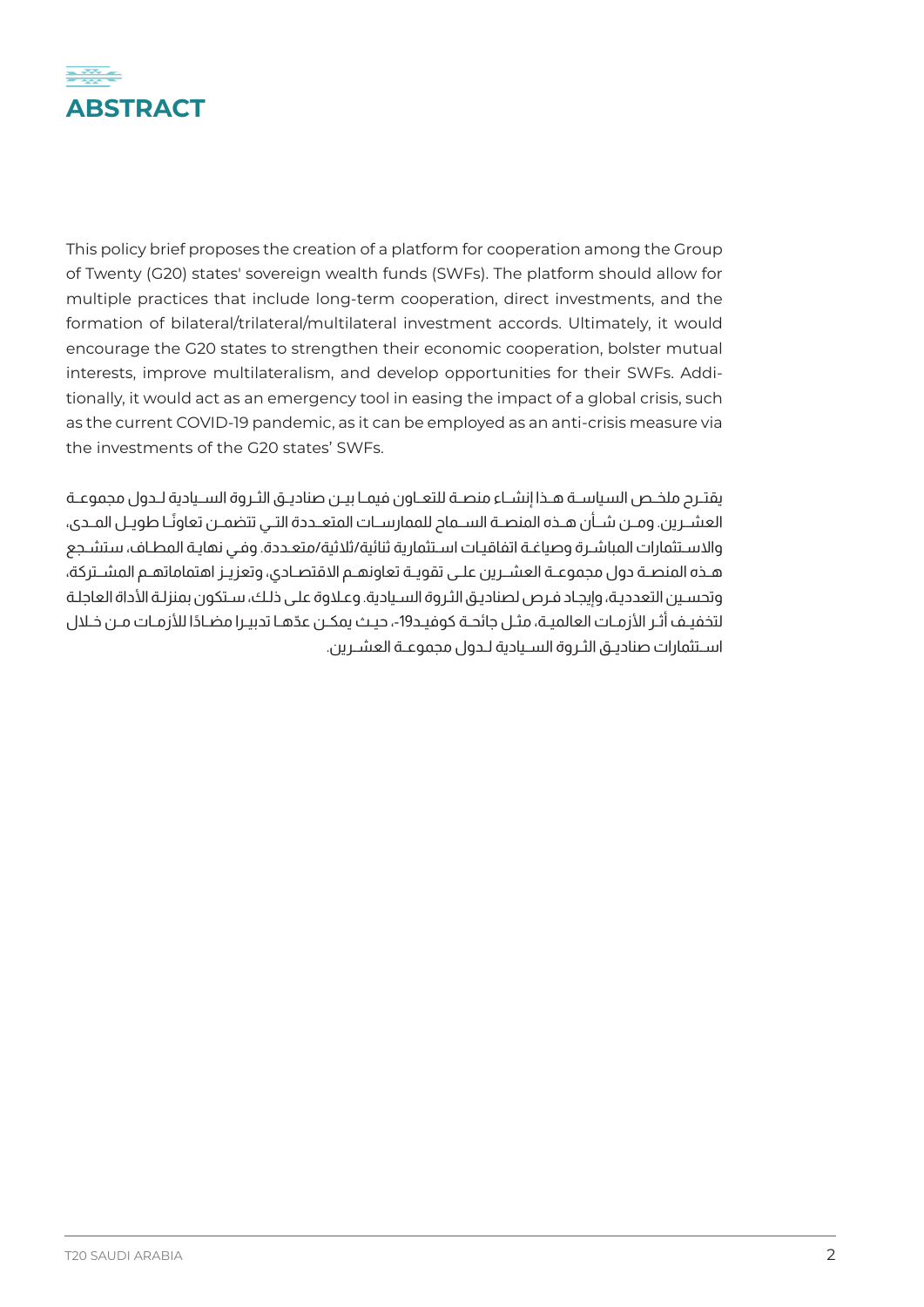

Since its creation in September 1999, the Group of Twenty (G20) has resolved various global financial and economic issues. Promoting economic development and political stability across the globe, the G20 has become a key player in resolving the world's emergent crises (Snower 2018). Yet, there is a lack of an effective coordination instrument that could generate efficient cooperation among its members. The G20 can be more successful in its global efforts if it can strengthen economic cooperation among its member states, while enhancing mutual interests.

Unlike traditional multilateral organizations, the G20 is an informal forum that needs to expand its array of economic instruments to promote economic cooperation and create a greater alignment of interests among its members. Therefore, without compromising its unique character, the G20 needs to adopt an innovative approach that would utilize its existing capability. This policy brief recommends the creation of a platform that would bring together the SWFs of the G20 states, allowing for greater coordination among these funds and for synergy effects with other cooperation tracks among the G20 countries.<sup>1</sup>

<sup>1.</sup> The administration or the governing body of the proposed platform should consist of the representatives of the G20 states' SWFs or any equivalent representatives. These representatives should be high-level delegates, such as the SWF CEOs, concerned ministers, or their deputies. This kind of representation will ensure the functionality of the proposed platform and its swift implementation. Nevertheless, this brief does not intend to narrow the setup of the administration of this platform, as the finalization of the structure is left to the concerned member states. It should be also noted that the term "platform" is the most appropriate to be used for this proposal, as it has been previously used in a similar context in the G20 and other multilateral institutions—for example, see Global Partnership for Financial Inclusion (n.d.) and OECD (n.d.). The meetings of the delegates of this platform can be convened whenever necessary. Nevertheless, it is expected that they hold their key meetings during the G20 presidency.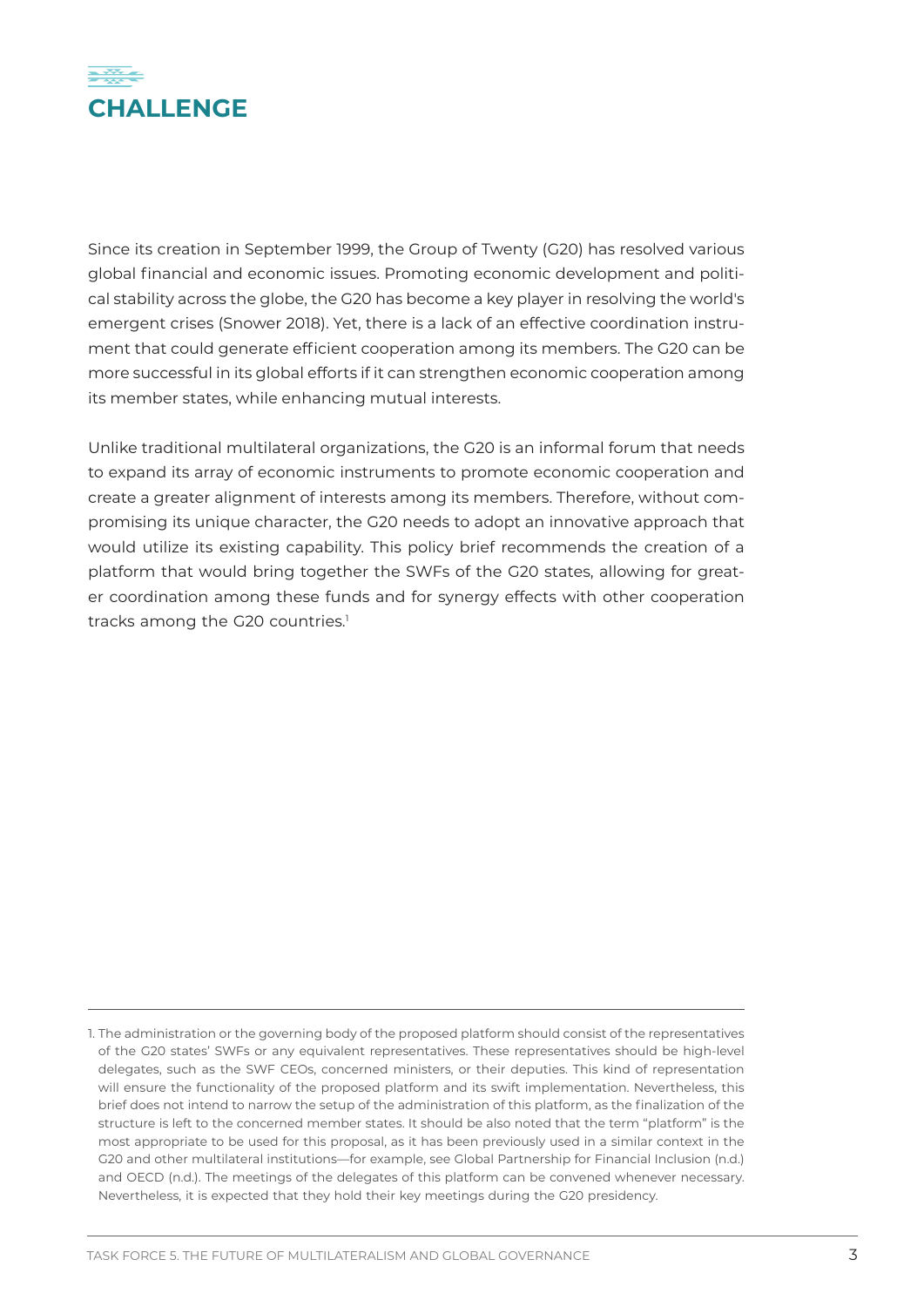Most of the member states of the G20 have a centrally controlled SWFs, albeit of various sizes.2 The list includes Australia, China, India, Italy, Mexico, Russia, Saudi Arabia, South Korea, and Turkey. Canada and the US have SWFs at the sub-national level. Other G20 members have already planned for or examined the possibility of creating their own SWFs. The existing SWFs, or those that will potentially be created, can be viewed as assets that instill an increased sense of partnership among the G20 members.

The significance of this proposal lies in the benefits it could bring, as well as the feasibility of its implementation, which has been demonstrated in preceding collaborations. For instance, in October 2018, Saudi Arabia's sovereign wealth fund, the Public Investment Fund, joined forces with the Russian Direct Investment Fund in the joint Russia–China Investment Fund (Reuters 2018). Following this lead and considering other possible methods could be a valuable start to forge increased economic and political ties among the G20 members. Likewise, direct investment of each member state's sovereign fund in the other G20 states would undoubtedly complement the aforesaid account.

The G20 states are among the leading investors abroad and are the most likely destination for the investments of their SWFs. Hence, it is only natural that there should be an accompanying framework to benefit the G20, which is an ideal multilateral institution for launching such a cooperative platform. The G20 represents around 80% of the world's economic output, making it a logical setting to establish a platform for their emerging SWFs. Besides, the G20 has traditionally been actively involved in addressing political–economic issues across a wide spectrum, including those pertaining to cooperation among the G20 members in the political and financial spheres. Thus, developing a framework for G20 SWFs would be a continuation of these historical trends, and would lay the foundation for further growth of economic and investment ties among the G20 members.

2. Indonesia and South Africa are currently in the process of developing SWFs.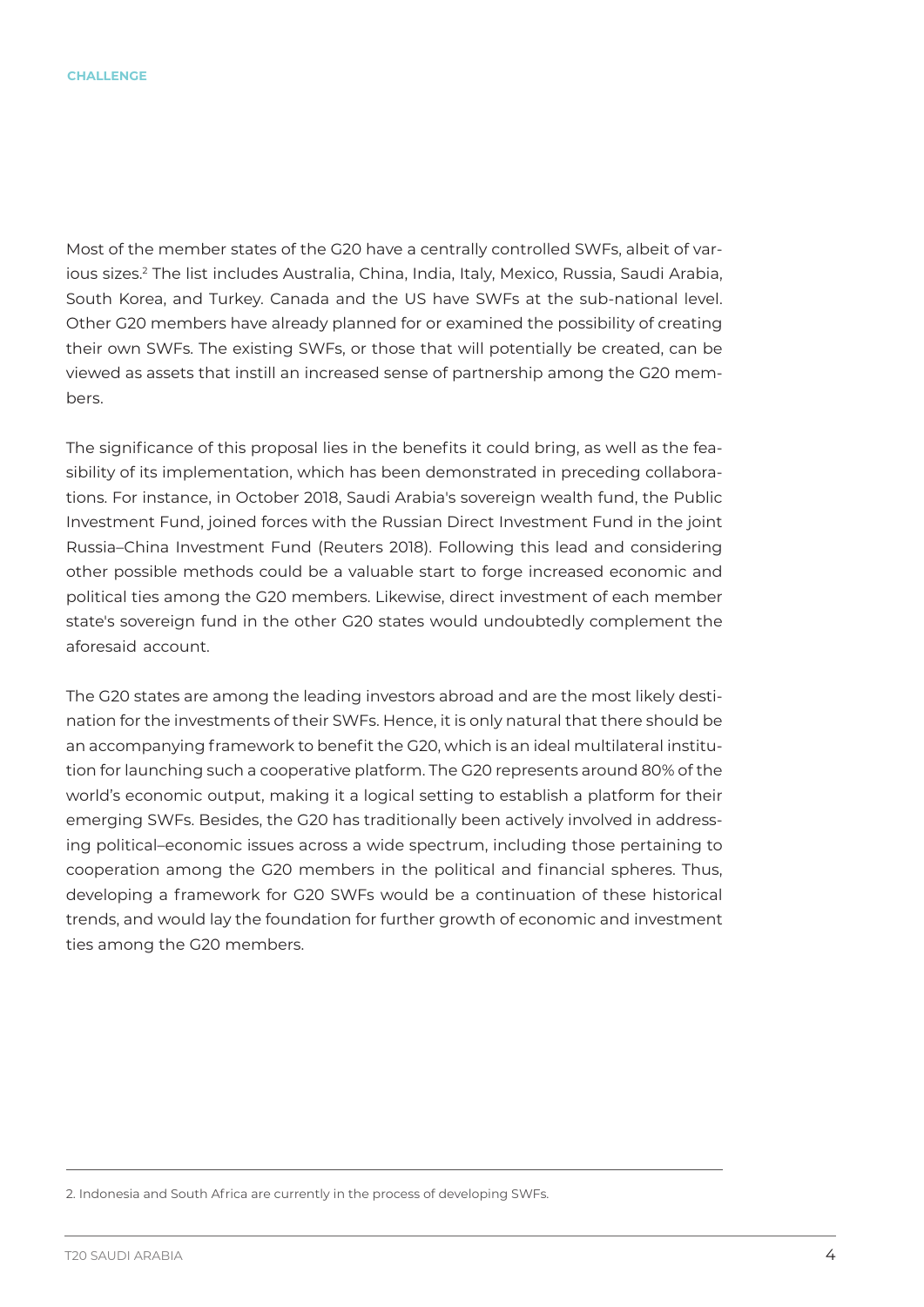

The proposed platform is beneficial as it could serve multiple purposes. It could bridge the gaps in the global governance framework for SWFs, complementing the "OECD [Organization for Economic Cooperation and Development] Long-term Investment Project," "One Planet Sovereign Wealth Funds Framework," "G20 Guiding Principles for Global Investment Policymaking," and "Santiago Principles." The creation of this platform would allow for large pools of investment to be directed toward facilitating the development and diversity of the G20 economies, particularly in critical sectors such as technology, human capital development, healthcare, and infrastructure. Despite the wide variety of funding sources and motivations behind the funds, the G20 economies have broadly similar geographic and private equity distributions within their portfolio, indicating significant room for cooperation. As bilateral and trilateral cooperation has already taken place among some of the G20 states' SWFs, the natural progression of this trend is to further increase cooperation. Thus, the creation of this platform for the G20 SWFs is the next step for ensuring greater prosperity and growth for the future.

Without disregarding the principles and practices that have already been established, the current policy brief recommends the following:

- The creation of a platform that can provide opportunities for collaboration among the G20 states' SWFs;
- Such a platform should allow for multiple practices, including long-term cooperation, direct investments, and the formation of bilateral, trilateral, and multilateral investment accords;
- It should ultimately encourage the G20 states to strengthen their economic cooperation and their mutual interests, improve multilateralism, and provide investment opportunities for their SWFs, while enhancing the development and growth of critical sectors; and
- It should also function as a vital emergency tool in the event of a severe global crisis, such as the ongoing COVID-19 pandemic, as it can be utilized as an anti-crisis measure via the investments of the G20 states' SWFs.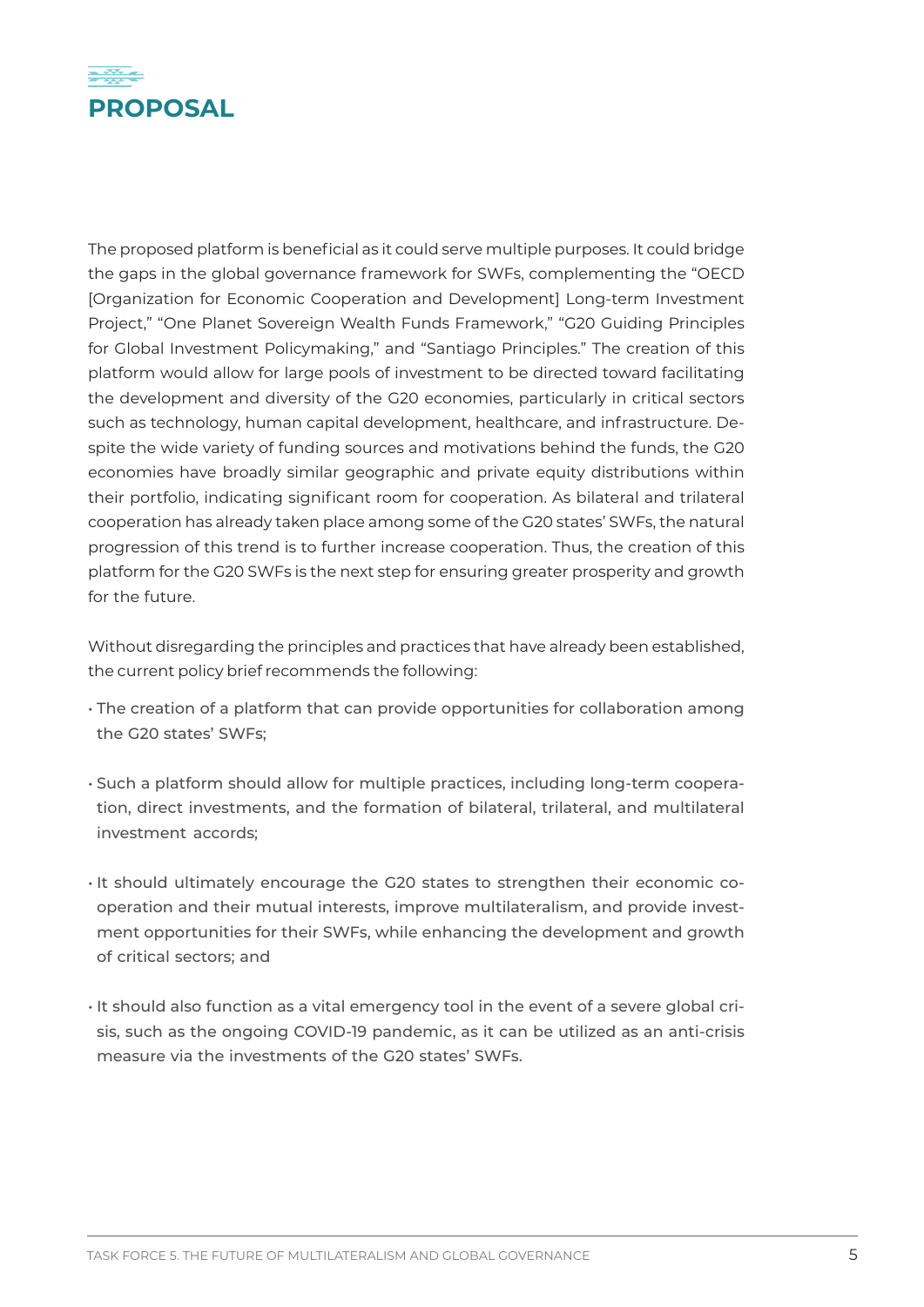#### **The Practicality of the Proposal**

The formation of the proposed platform for SWFs among the G20 states could address some of the crucial gaps in the system of global governance, most notably in the investment sphere. As yet, there has been no similar vehicle or platform in the global economy that allows for an exchange in investment preferences across countries. This framework would be complementary but different from the "OECD Project on Institutional Investors and Long-term Investment," as it would primarily focus on encouraging SWFs to create investment pools to provide opportunities for cross-border investment in the G20 states. This has the ancillary benefits of mitigating risk, enhancing due diligence, improving efficiency, and simplifying the investment selection process (Gelb et al. 2014).

In this respect, the proposed platform for the G20 states' SWFs may also be viewed as a gateway to form investment alliances across states, on a bilateral, trilateral, and multilateral basis. The SWFs within such a platform may act as agents of investment liberalization akin to the conclusion of trade liberalization accords between regional integration blocks (Lissovik, Bespalov, and Bystriksky 2019).

The formation of a platform for SWFs could allow for a multilateralization of the accords and alliances concluded by SWFs bilaterally across the G20 states. A platform for G20 sovereign wealth funds may also be significant for those G20 states that do not have their own SWF. It could serve as a framework for exchanging international best practices with respect to the use of fiscal rules and the benefits of incorporating SWFs into states' macroeconomic framework. Consequently, it could encourage those states without an SWF to obtain the relevant experience and the knowledge to create their own SWF. Furthermore, such a platform may enable the G20 states to discuss the treatment of overseas investments by SWFs from the standpoint of the importers of SWF capital investments; these discussions between G20 states as exporters and importers of SWF investments may contribute toward overcoming investment barriers. Moreover, discussing and witnessing investment flows is advantageous for the states without an SWF. The ability to participate in investment discussions would mitigate fears of economic dominance by the SWFs in the importer states, as this would allow greater transparency, furthering the goals adopted in the Santiago Principles. The platform would also benefit the G20 states without an SWF by attracting investments from the G20 states in which SWFs play an important role in outbound financial flows.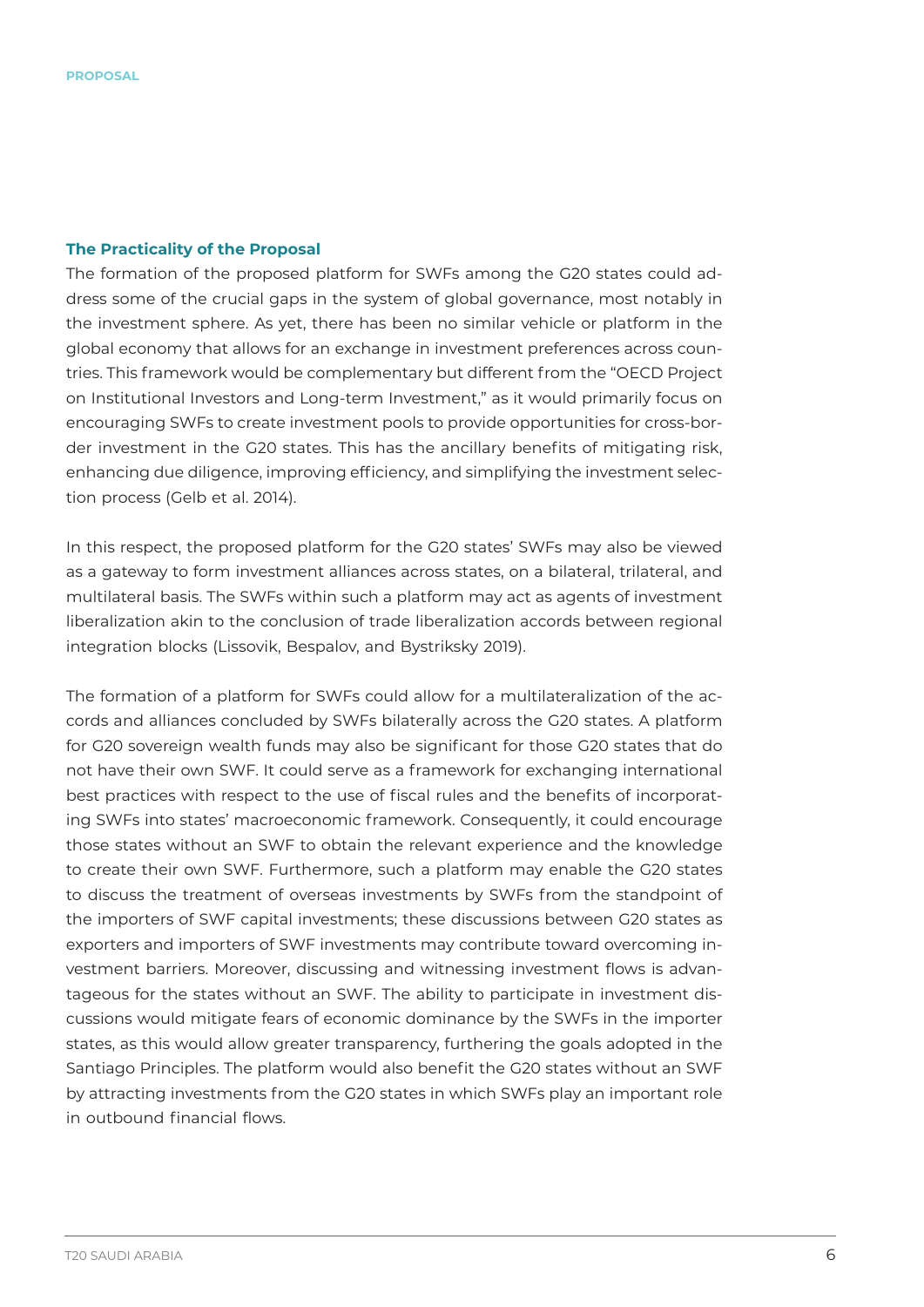The exchange of international best practices could include not only investment patterns and operational efficiency aspects, but also best practices in employing rulesbased macroeconomic policies associated with the operation of SWFs. This is particularly important for emerging economies whose financial markets are presently witnessing a high level of volatility. As the experience of numerous emerging markets suggests, the use of SWFs and the associated economic policy rules results in greater policy credibility, lower sovereign bond spreads, as well as a higher capacity to deal with economic downturns. The experience of the Russian Federation in the past two decades is a relevant example of the achievements made in using economic policy rules and SWFs to improve the quality of the macroeconomic policy mix.

Perhaps, the most important rationale for creating a platform for SWFs is to create a framework for building common project pipelines, most notably those geared toward development. The specific focus in this regard would be the development of transportation connectivity and infrastructure. The SWF platform, therefore, needs to work closely with the Global Infrastructure Hub, created by the G20 to promote infrastructure development. Another potential area of cooperation among the SWFs of G20 countries could be a coordinated strategy to diversify national economies. Apart from infrastructure and connectivity, potential areas of focus could include joint projects in "green energy" as well as human capital development.<sup>3</sup> Such a coordinated strategy may allow for a diversification of risks for resource exporters on a long-term basis, thereby creating additional venues for economic cooperation in priority sectors.

A need could also arise for reconciling and bringing together the main principles and standards pertaining to the investment policies of the G20 states, including those concerning SWFs. In particular, the set of principles governing investments from SWFs could be upgraded in view of the increasing importance of factors such as the UN's Sustainable Development Goals as well as the environmental issues pertaining to investment (as reflected in the environmental, social, and governance principles).

<sup>3.</sup> This can be achieved through consultation with the One Planet Sovereign Wealth Fund Framework.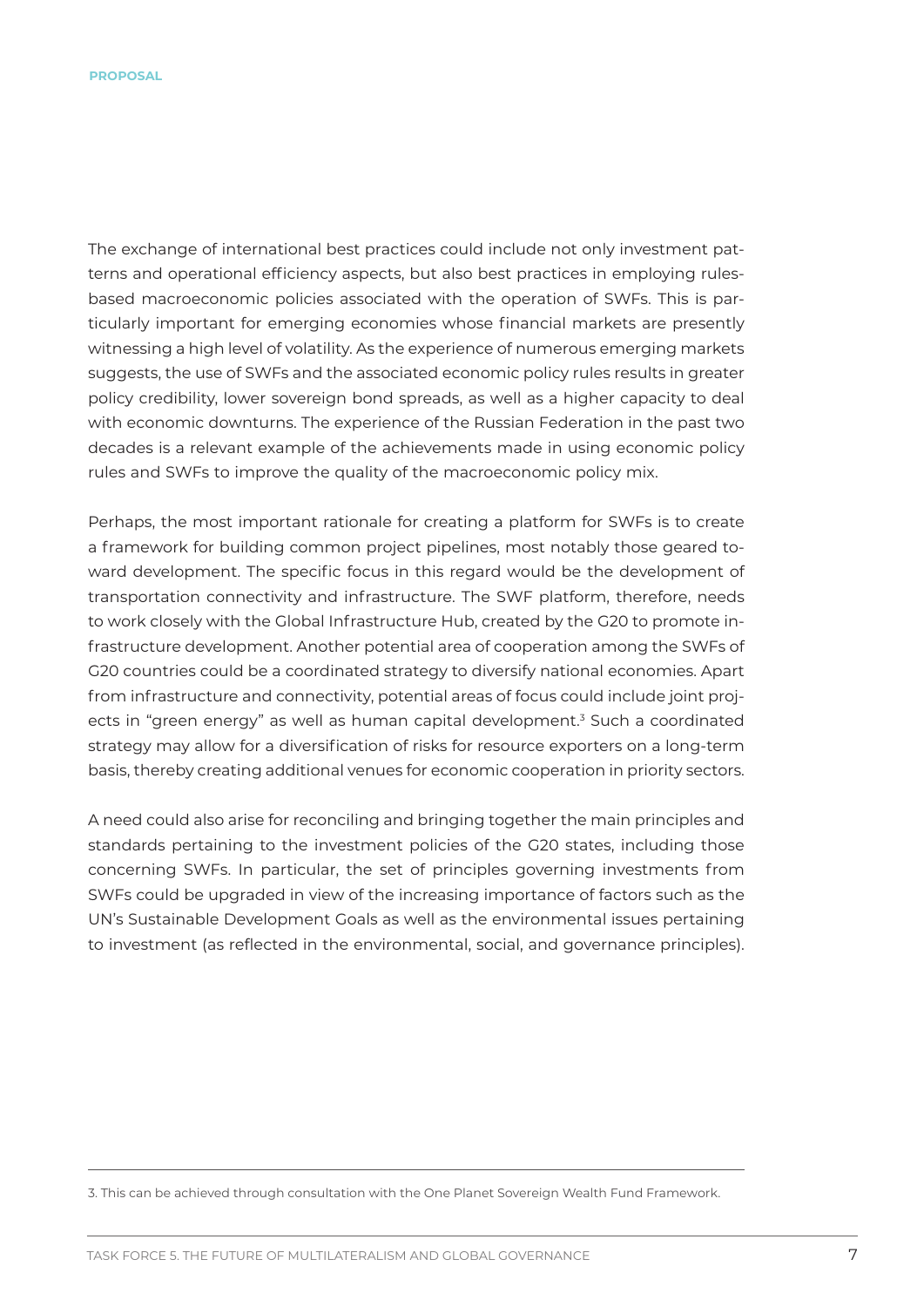The framework would also serve to harmonize these priorities and the Santiago Principles with the initiatives and guidelines elaborated by the G20, including the G20 Guiding Principles for Global Investment Policymaking (G20 2016).

The platform would also play a vital role during times of emergency or global crises (such as the ongoing COVID-19 pandemic), as it would be accessible for coordinated anti-crisis measures. Thus, without undermining the objectives of the G20 SWFs, the platform can help direct and coordinate profitable investments to support key industries affected by the crisis, with the economic effects of such investments amplifying the effects of coordinated fiscal spending undertaken by G20 countries. One example of particular importance would be the coordinated investment into sectors related to human capital development, most notably healthcare and education. The operation of such a G20 SWF platform to counter an economic slowdown could act in tandem with other platforms that may be formed. A coordinated anti-crisis response from such platforms may deliver an emphatic effect with respect to global needs, while further strengthening the anti-crisis institutional framework at the global level.

#### **The Feasibility of the Proposal**

Based on the data in the appendix, this policy brief argues that there is a higher possibility of cooperation between SWFs that share a similar purpose. Funds that have the purpose of saving are interested in high returns; consequently, a development fund would welcome the investment of a savings fund to help develop the state. Stabilization funds are often conservative, and it is argued that the highly conservative nature of their investments is not compatible with the other funds. However, despite their incompatibility as investment partners to the other funds, they can share best practices for incorporation into a state's macroeconomic framework.

These suggestions are feasible as they are based on the data available for G20 funds. There is a significant overlap of shared investment opportunities among the funds because of the geographic location of an investment or similar investment interests. For instance, Saudi Arabia's Public Investment Fund, the Korean Investment Corporation (KIC), and Australia's Future Fund have diverse funding and purposes, but share geographical areas of interest for their investments and have similar investment focus.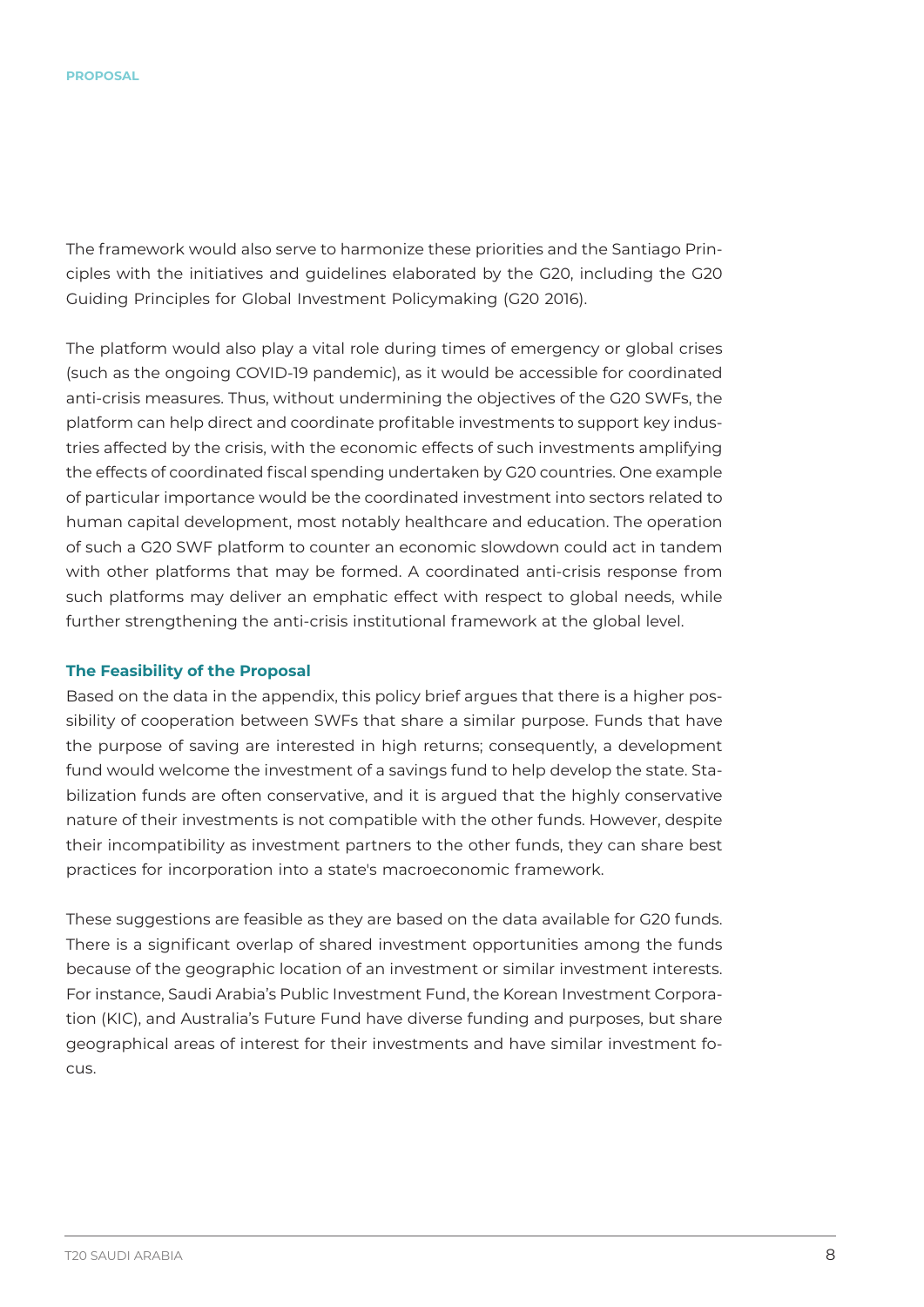- Geographically, Saudi Arabia's Public Investment Fund has a majority of its assets invested in Saudi Arabia, but plans to equalize international and domestic investments by 2030. Its international investments are mostly in North America, particularly in private equity.<sup>4</sup> These investments in private equity are dominated by the USD 45 billion infusion in the Softbank Vision Fund, although other hedge fund investments have also been negotiated, such as the Blackstone Infrastructure Fund. Other private equity investments, such as venture capital investments, have been clustered in technology and transportation sectors (e.g., in Uber and Lucid Motors). Traditional assets have been focused on listed equities such as Disney (US) and POSCO (South Korea).<sup>5</sup>
- The KIC has a majority of its foreign assets invested in North America (KIC 2019). This is equivalent to 47.92% of its total assets.<sup>6</sup> It should be noted that, while the KIC has historically focused on traditional assets, the greater profitability of its alternative assets since 2009 has encouraged KIC to increase the percentage of its investment. From 2017 to 2018, the increase was from 14.4% to 16.4%. There are signs that the KIC is continuing this strategy as it recently announced opening a San Francisco office to focus on alternative assets in Silicon Valley (Jae-hyuk 2020).
- The investments of Australia's Future Fund are geographically similar to the other funds although there are important differences (Future Fund 2019). Australia's Future Fund mirrors the KIC as the largest percentage of its investments are located in the US, although it differs in terms of domestic investments being the second largest area of investment. Its private equity investments are similar to that of the KIC, accounting for 16% of its total assets, with 61% of that investment in the US.

Therefore, despite differences in political systems, region, or culture, increased connectivity among these state-owned funds makes these investments viable. There is a significant overlap between these three funds, showing that there is room for collaboration despite their different funding sources and objectives.

<sup>4.</sup> Other prominent areas of investments for alternative asset classes are in France, Russia, UAE, and Kuwait.

<sup>5.</sup> For more information on the Public Investment Fund, see Crunchbase (n.d.), Al Riyadh (2017), Jones and Said (2020), and Public Investment Fund (n.d.).

<sup>6.</sup> This does not include private equity assets that do not have a geographical breakdown; 57.32% of traditional assets are based in the US of a total of 83.6% of the total assets of the fund.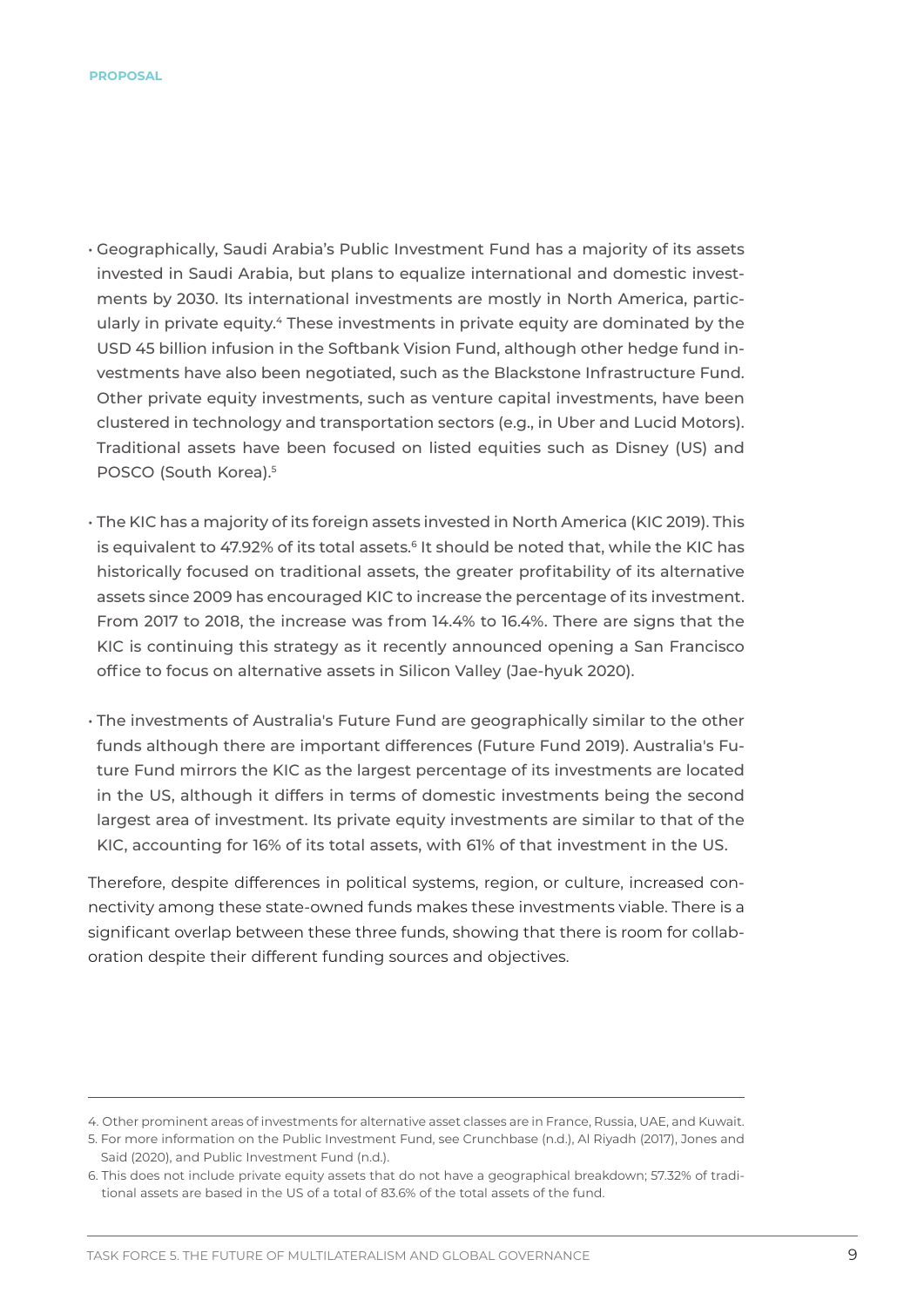A precedent has already been set for this form of cooperation. G20 SWFs have seen partial bilateral forms of cooperation. For example, in 2009, the Queensland Investment Corporation, a provincial SWF in Australia, signed an agreement with the KIC to collaborate on investment opportunities and sharing information (Jung-a 2009). Such a bilateral agreement can form a starting point for the current proposal, which envisions a multilateral platform to increase these forms of cooperation, while demonstrating the realistic implementation of the proposal.

Moreover, the Russia Direct Investment Fund can provide further guidance for SWF collaboration. The fund was created to attract investment within the state and has formed partnerships with other G20 SWFs such as the Public Investment Fund, KIC, CDP Equity (Italy), National Investment and Infrastructure Fund (India), and China Investment Corporation (China). The partnership with the China Investment Corporation has grown to include a trilateral arrangement, which is a precursor to the investment framework envisioned within this policy brief. In 2018, the Saudi Arabian Public Investment Fund invested 500 million in a joint fund with Russia and China. The aim of this fund is to invest in Saudi, Russian, and Chinese projects and achieve significant returns on the investment (Reuters 2018). Bilateral and trilateral agreements have therefore been an intrinsic part of SWFs that share different funding and purposes; this proposal seeks to further expand them to a potential multilateral level.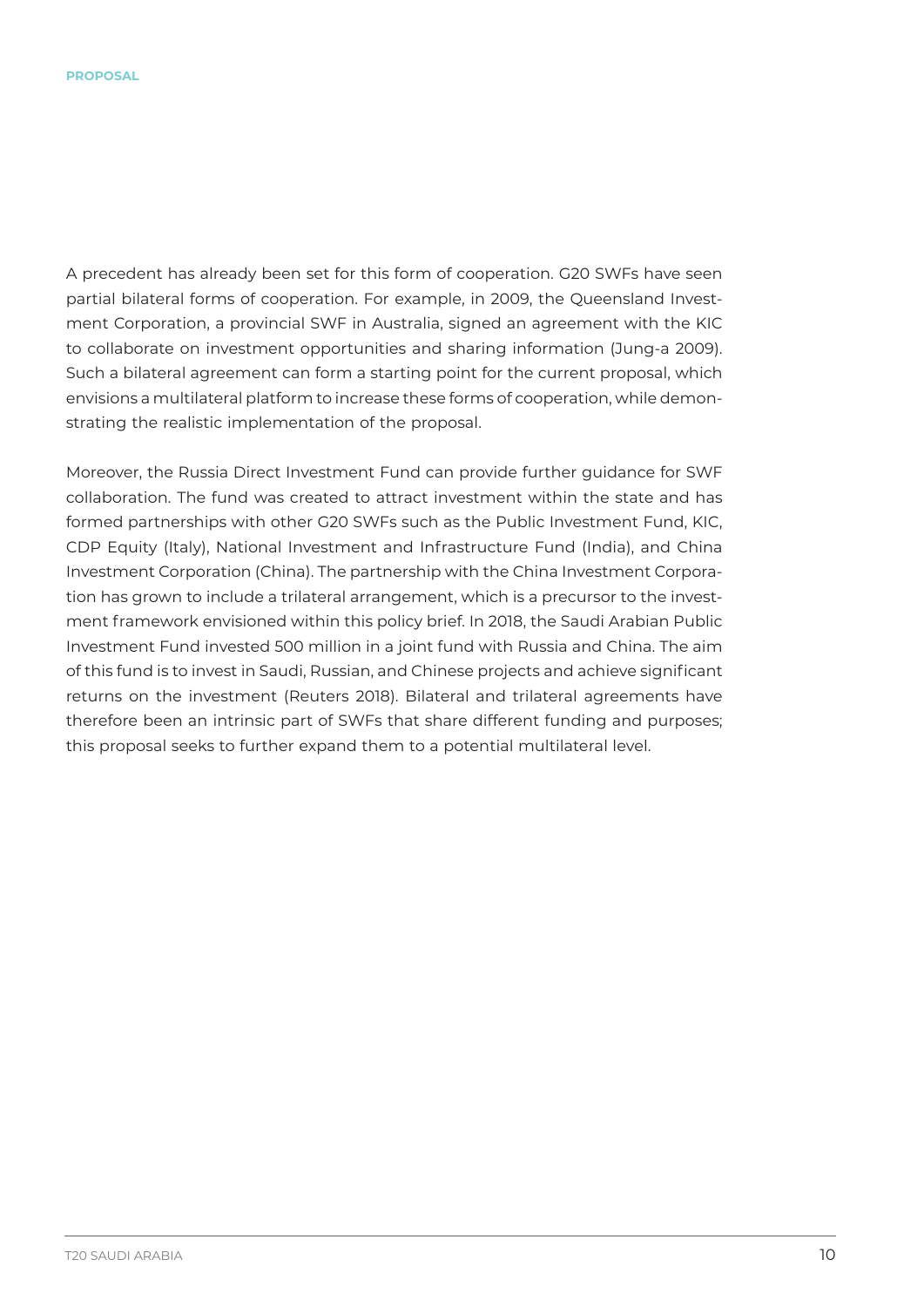### **Disclaimer**

This policy brief was developed and written by the authors and has undergone a peer review process. The views and opinions expressed in this policy brief are those of the authors and do not necessarily reflect the official policy or position of the authors' organizations or the T20 Secretariat.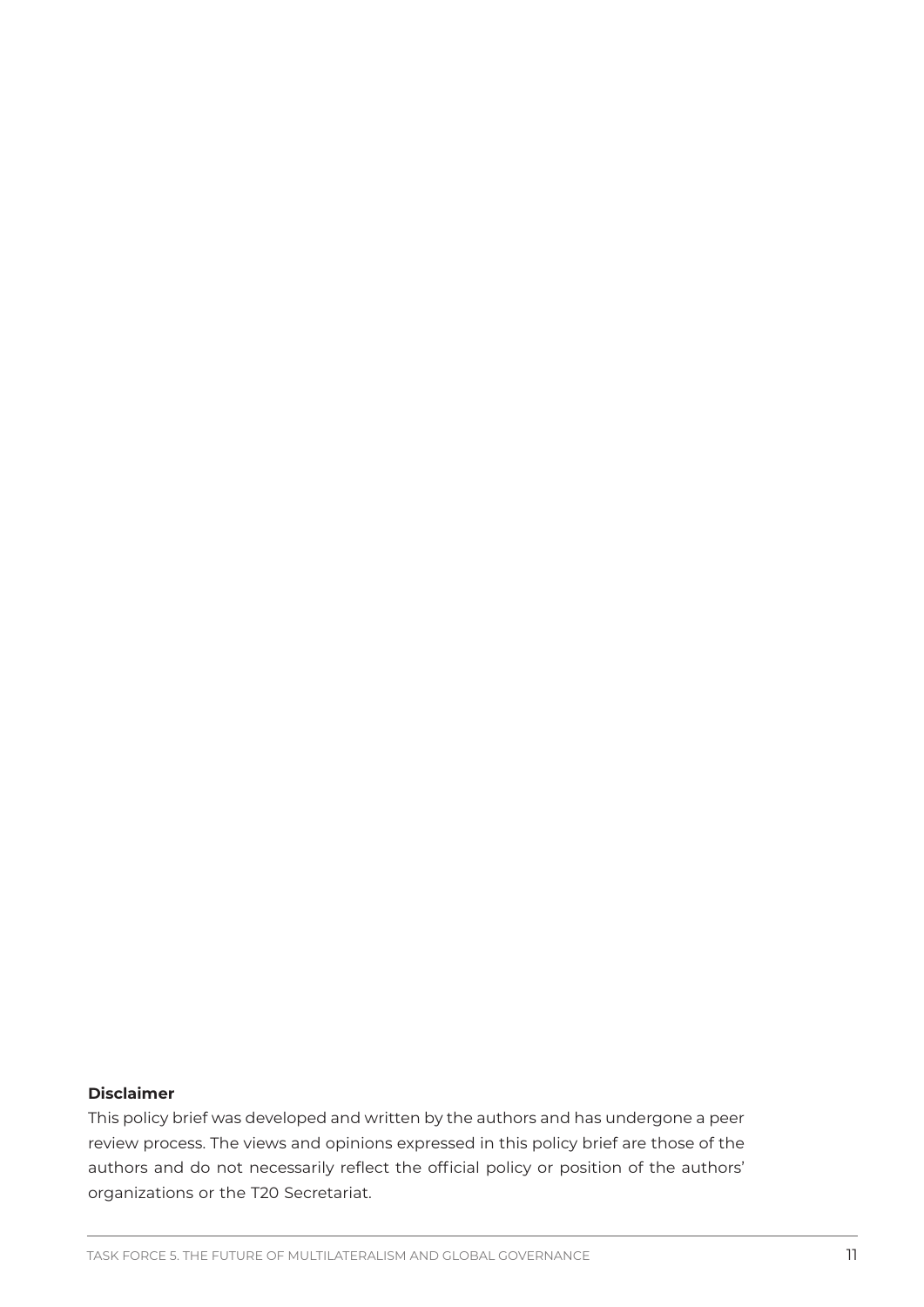

Al Riyadh. 2017. "SoftBank's Vision Fund Raises \$93 Billion and the Public Investment Fund Participates with \$45 Billion." May 21, 2017. http://www.alriyadh.com/1596074#.

Braunstein, Juergen. 2019. Capital Choices: Sectoral Politics and the Variation of Sovereign Wealth. Ann Arbor: University of Michigan Press.

Crunchbase. n.d. "Saudi Arabia's Public Investment Fund." Accessed July 8, 2020. https://www.crunchbase.com/organization/saudi-arabia-public-investment-fund/recent\_investments.

Future Fund. 2019. "Annual Report 2018-2019." September 24, 2019. https://www.futurefund.gov.au/about-us/annual-reports.

G20 (Group of Twenty). 2016. "Annex III: G20 Guiding Principles for Global Investment Policymaking." G20 Trade Ministers Meeting Statement, July 10, 2016. Accessed June 7, 2020. http://www.g20.utoronto.ca/2016/160710-trade-annex3.pdf.

Gelb, Alan, Silvana Tordo, Harvard Halland, and Noora Arfa. 2014. "Sovereign Wealth Funds and Long-Term Development Finance: Risks and Opportunities." World Bank. Accessed May 30, 2020. https://openknowledge.worldbank.org/handle/10986/17313.

Global Partnership for Financial Inclusion. n.d. "About." Accessed July 20, 2020. https://www.gpfi.org/about-gpfi.

Jae-hyuk, Park. 2020. "KIC Seeks Silicon Valley Opportunities: Sovereign Wealth Fund to Open San Francisco Office in Q3." Korea Times, February 6, 2020. https://www.koreatimes.co.kr/www/biz/2020/02/175\_283010.html.

Jones, Rory, and Summer Said. 2020. "Saudi Sovereign-Wealth Fund Buys Stakes in Facebook, Boeing, Cisco Systems," Wall Street Journal, Last modified May 17, 2020. https://www.wsj.com/articles/saudi-sovereign-wealth-fund-buys-stakes-in-facebook-boeing-cisco-systems-11589633300.

Jung-a, Song. 2009. "S Korean Wealth Fund Joins Forces with Peers." Financial Times, June 19, 2009. https://www.ft.com/content/3ccfa982-5cf9-11de-9d42-00144feabdc0.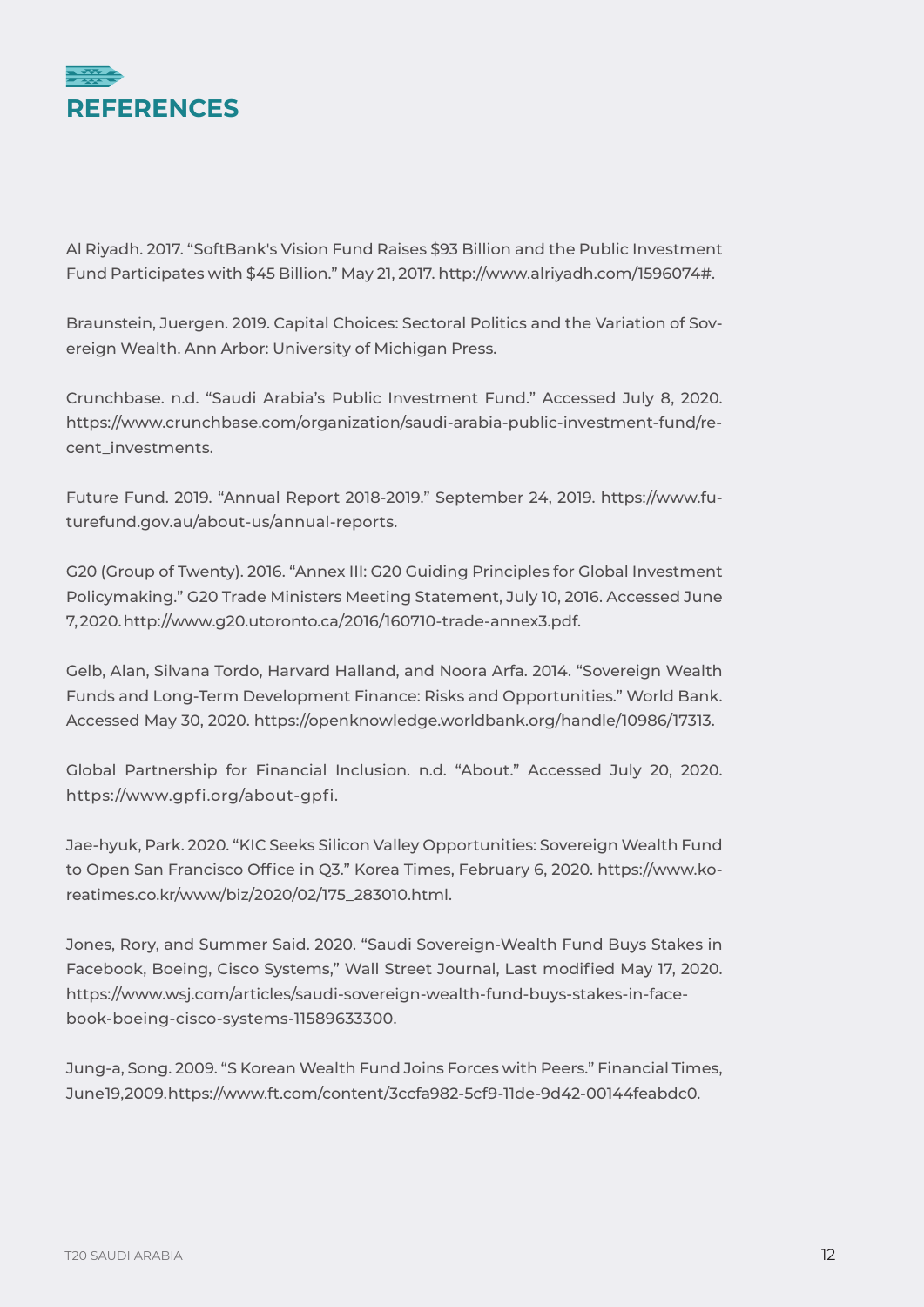Korean Investment Corporation [KIC]. n.d. "2018 Annual Report." May 30, 2019. http:// www.kic.kr/en/04/02/01.jsp.

Lissovik, Jarolsav, Anton Bespalov, and Andrei Bystriksky. 2019. "Regional Trade Blocs as Supporting Structures in Global Governance." T20 Japan 2019. Accessed June 4, 2020. https://t20japan.org/policy-brief-regional-trade-blocs-global-governance.

Organization for Economic Cooperation and Development [OECD]. n.d. "Platform for Collaboration on Tax." Accessed July 30, 2020, http://www.oecd.org/ctp/platform-for-collaboration-on-tax.htm.

Public Investment Fund. n.d. "Media Center." Accessed July 8, 2020. https://www.pif. gov.sa/en/MediaCenter/Pages/default.aspx.

Reuters. 2018. "Russian Sovereign Wealth Fund Attracts Saudi Partner to its Fund with China," Reuters, October 25, 2018, https://www.reuters.com/article/saudi-investment-russia-china/update-1-russian-sovereign-wealth-fund-attracts-saudi-partnerto-its-fund-with-china-idUSL8N1X58C6.

Snower, Dennis J. 2018. "The G20 at a Crossroads: The Future of Global Governance." Social Cohesion, Global Governance and the Future of Politics. T20 Argentina 2018. Accessed June 7, 2020. https://t20argentina.org/wp-content/uploads/2018/05/Challenges-for-the-G20-3-Snower.pdf.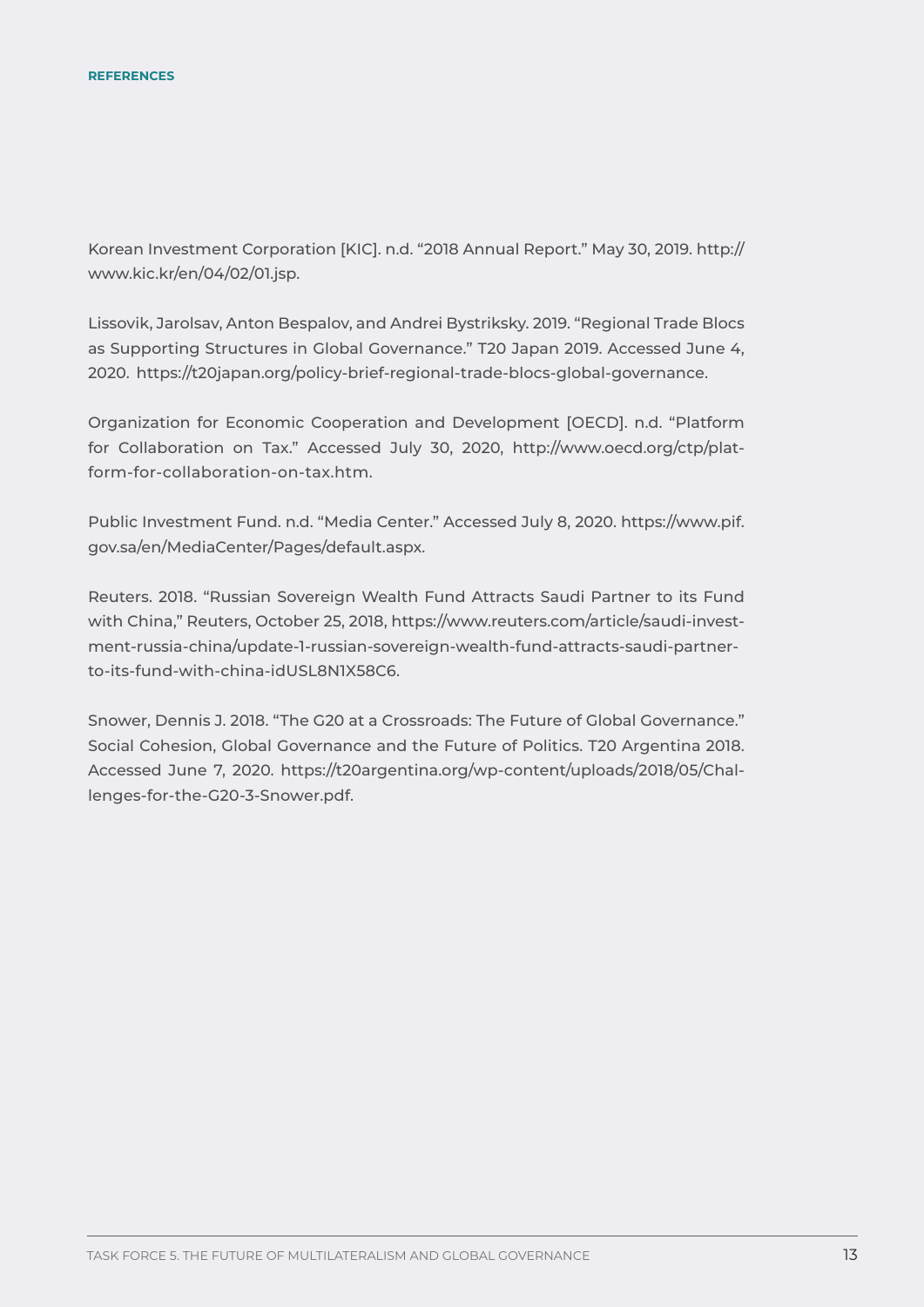

Defining the G20 SWFs

A sovereign wealth fund (SWF) is a special-purpose investment fund that has no or limited liabilities and is owned by a state. Typically, this definition includes funds that exist as part of a central bank or are held by the central bank of the state. Nevertheless, despite the conceptual confusion surrounding the inclusion of SWFs with central banks, there is a need to distinguish the two. Broadening the definition of SWFs to include central banks would result in any state-owned enterprise or any government involvement in investment to come under the ambit of an SWF, thereby weakening it as a concept. Likewise, pension funds are excluded from this definition because of the explicit liabilities they pose. However, defining SWFs in this manner does not preclude any investment arms of central banks, state-owned enterprises, or stateowned pension funds from operating within the suggested platform.7 The inclusion of these state-backed entities can only strengthen a multilateral standardization platform as envisioned within this proposal.

SWFs can be categorized into different types depending on their funding sources and the purpose of their investment. The four types of funding sources are commodity, foreign exchange reserves, fiscal, and transfer. Commodity funds are those derived from non-renewable resources, primarily oil. Foreign exchange reserve funds rely mainly on foreign currency surpluses that accumulate through trade. Fiscal funds include raising capital through issuing bonds or by inviting investments from the private equity market. Transfer funds are when state assets are transferred to an SWF. This can be done by transferring stakes in companies or state-owned enterprises to the fund.

The purpose of the funds can be stabilization, savings, or development. Stabilization funds are created to foster economic safety through injections of capital, when there is a debt crisis or an economic collapse. Savings funds are focused on generating wealth for future generations of the state. However, development funds primarily serve two purposes: diversification of the national economy and infrastructure investments within the state.

<sup>7.</sup> Another relevant example is the Alaska Permanent Fund, which technically has predictable and static liabilities because of the dividends they pay the citizens of the state. For more on the definitions of SWF, see Braunstein (2019).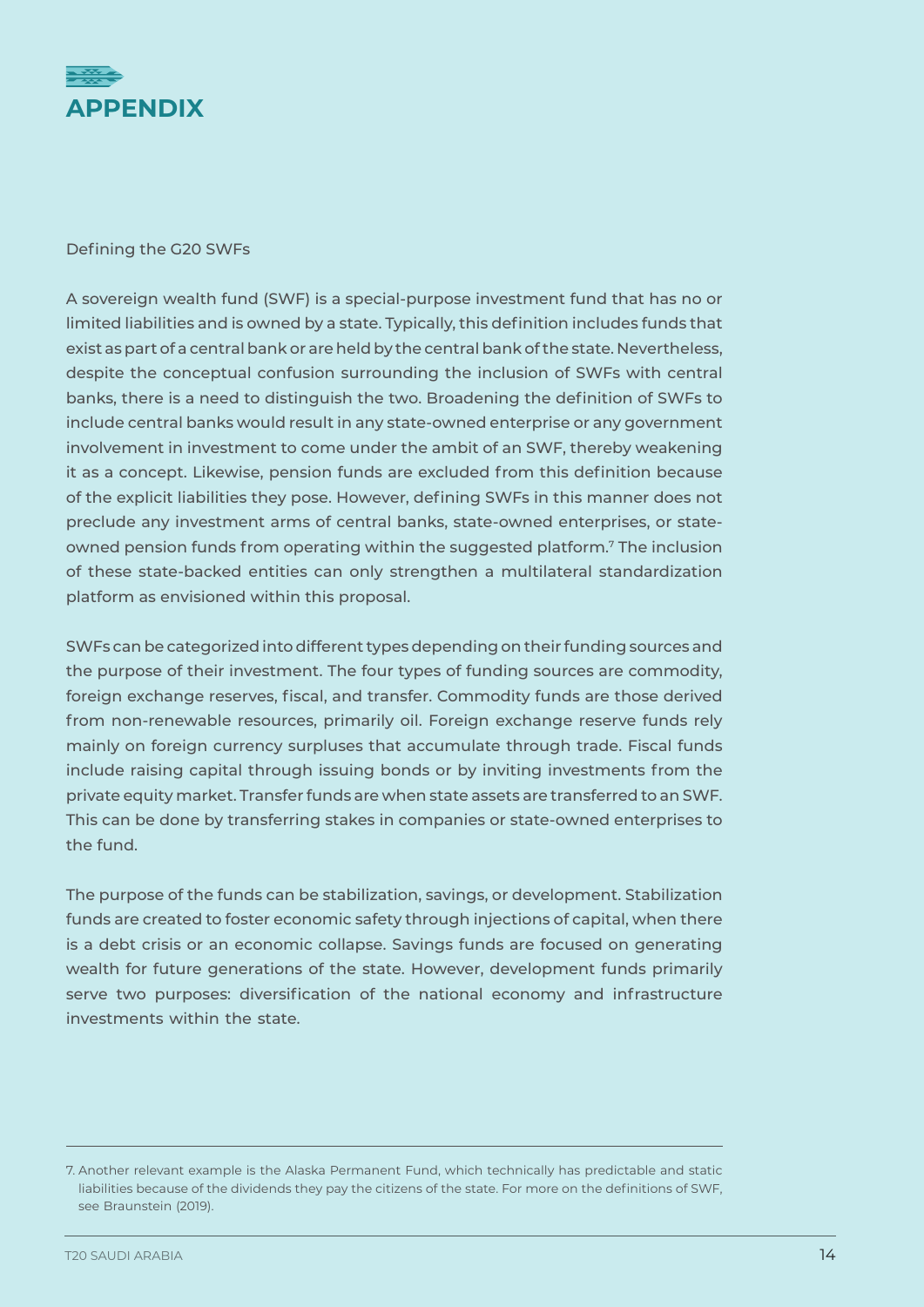In developing a platform or any kind of multilateral arrangement for investment, the principal targeted actors are savings and development funds. Noting the typology of funding is essential to ascertain possible levels of commitment to investment. Similarly, a shared purpose is needed to determine funds that have similar objectives. Using this typology, it is easier to identify funds that could partner with other funds in shared investments. This has been compiled in the following infographic, which displays the characteristics of the G20 SWFs.<sup>8</sup>

<sup>8.</sup> It should be noted that the figures in the infographic are subject to change and are correct as of January 1, 2020. Sub-state SWFs such as those in Canada (Alberta Heritage Fund) and the US (Alaska Permanent Fund) are not included. Central banks with significant investment arms that are sometimes included as SWFs, such as Banque Publique d'Investissement France and Saudi Arabian Monetary Authority, are also excluded because of the conceptual confusion they might create. It should be noted that, while the Russian Direct Investment Fund does not directly invest outside of Russia, it has made external investments through subsidiary funds.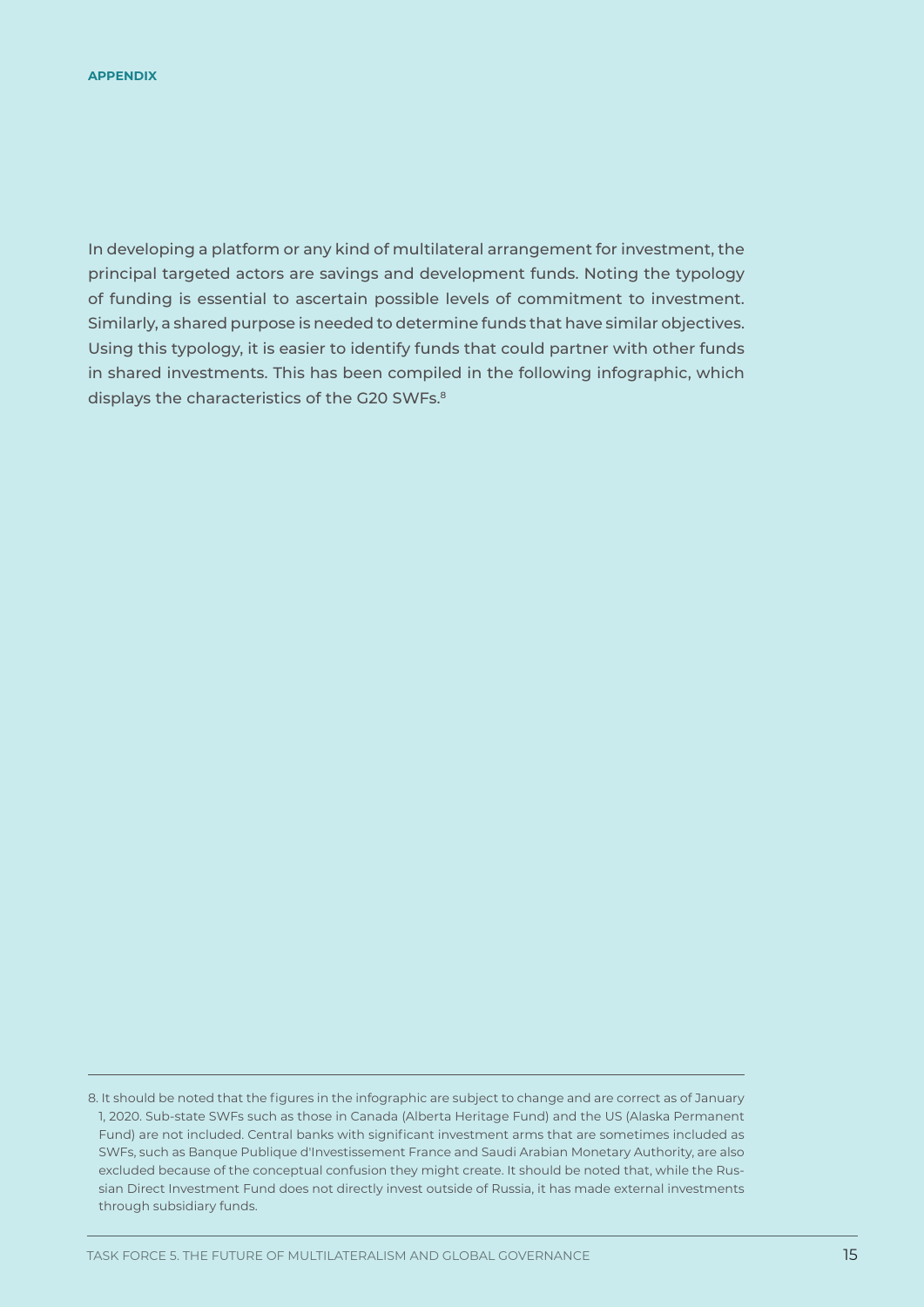

Figure 1: **Nature of the G20 States' SWFs**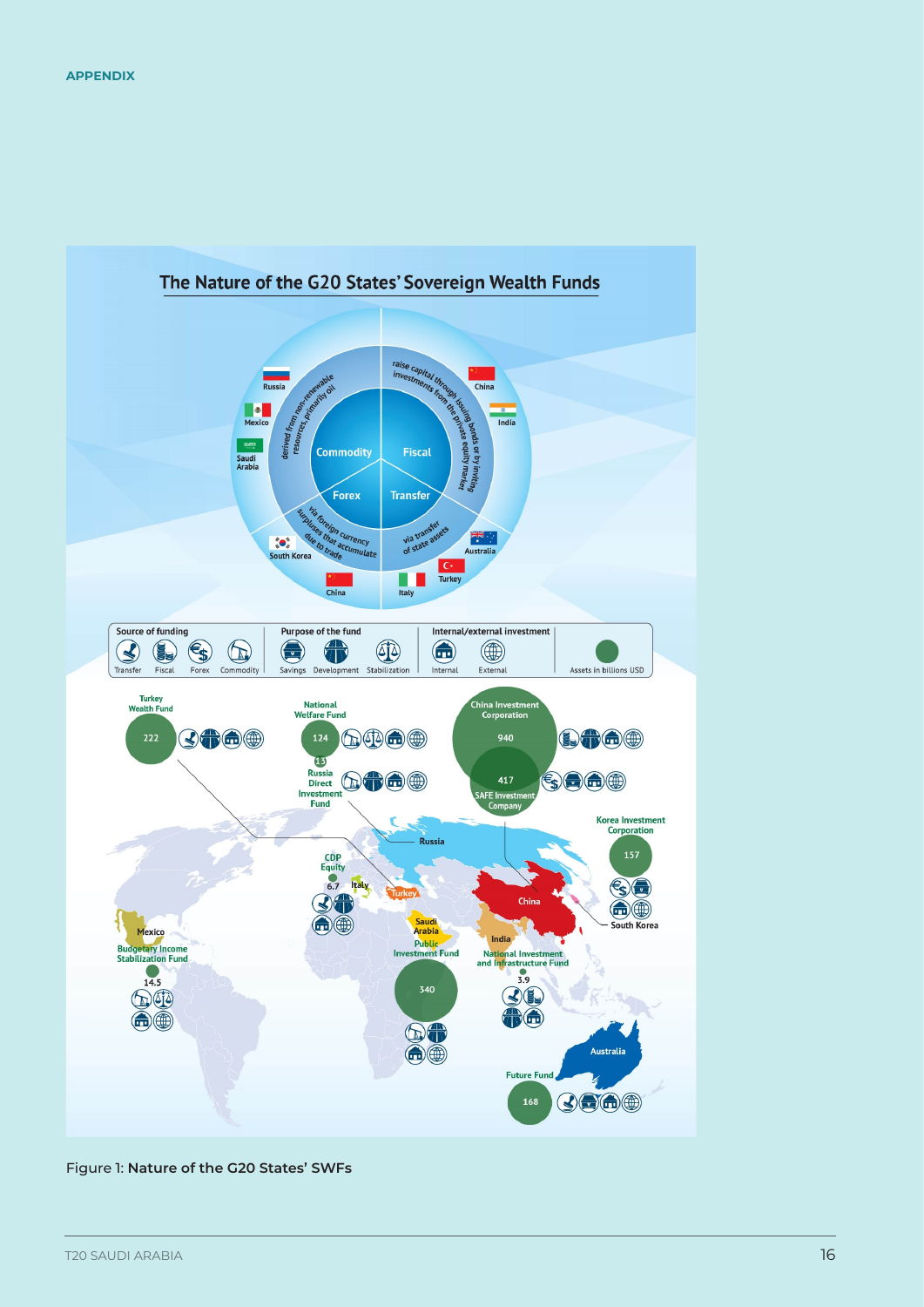

**Shafi Aldamer**  King Fahd University of Petroleum & Minerals

**Curran Flynn**  King Fahd University of Petroleum & Minerals

**Yaroslav Lissovolik**  Valdai Discussion Club